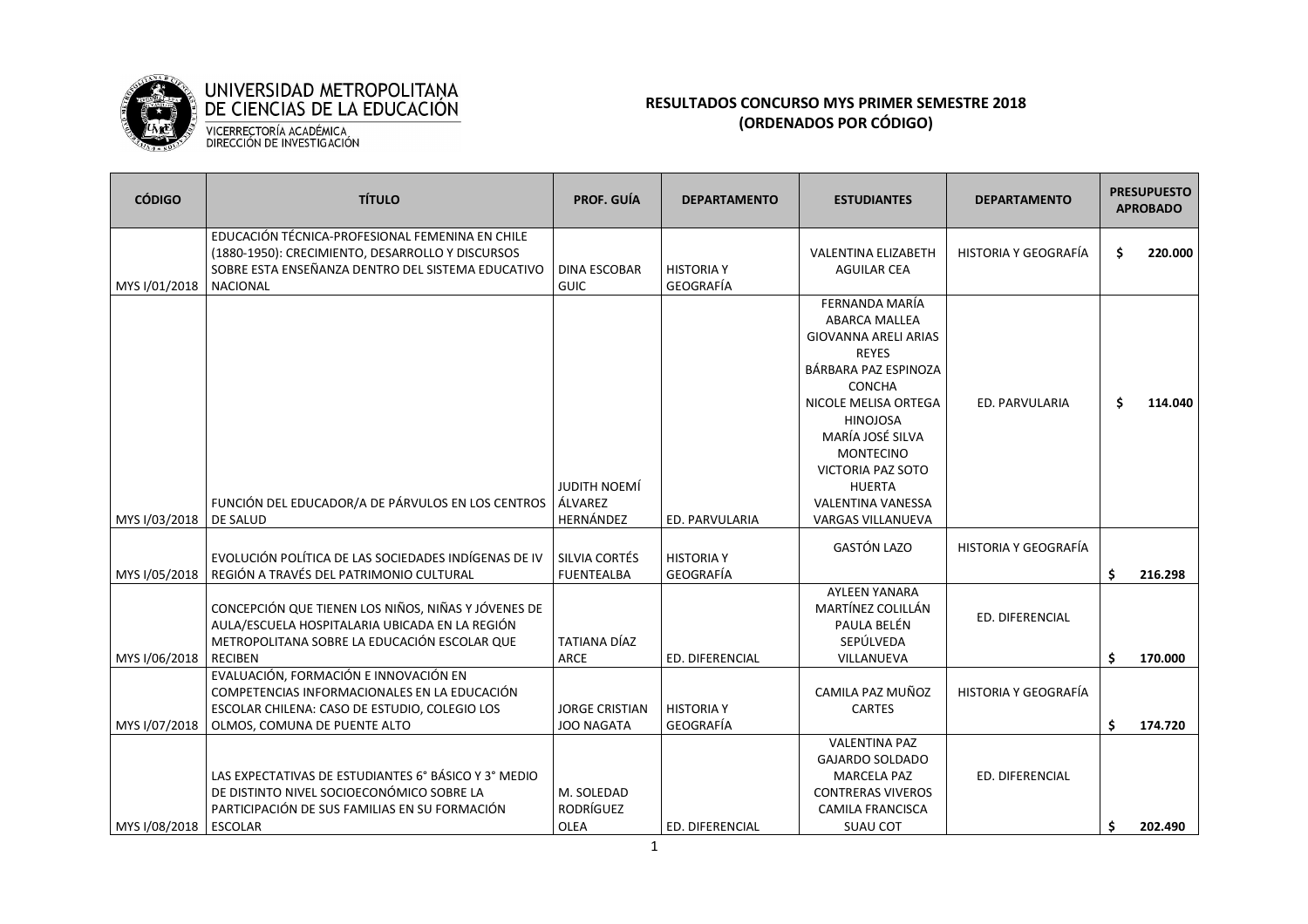

## **RESULTADOS CONCURSO MYS PRIMER SEMESTRE 2018 (ORDENADOS POR CÓDIGO)**

| <b>CÓDIGO</b> | <b>TÍTULO</b>                                                                                                                                                                                                                                                       | <b>PROF. GUÍA</b>                                           | <b>DEPARTAMENTO</b>            | <b>ESTUDIANTES</b>                                                                                                                                                                                                                                           | <b>DEPARTAMENTO</b>  |          | <b>PRESUPUESTO</b><br><b>APROBADO</b> |
|---------------|---------------------------------------------------------------------------------------------------------------------------------------------------------------------------------------------------------------------------------------------------------------------|-------------------------------------------------------------|--------------------------------|--------------------------------------------------------------------------------------------------------------------------------------------------------------------------------------------------------------------------------------------------------------|----------------------|----------|---------------------------------------|
| MYS I/09/2018 | PERCEPCIÓN DE LOS ACADÉMICOS DEL DEPARTAMENTO DE<br>FORMACIÓN PEDAGÓGICA DE LA UMCE, RESPECTO A<br>DIVERSIDAD SEXUAL Y AFECTIVIDAD                                                                                                                                  | <b>JOSÉ MAURICIO</b><br><b>CONTRERAS SAN</b><br><b>JUAN</b> | F. PEDAGÓGICA                  | <b>THABATA CAMILA</b><br><b>JARAMILLO VALDIVIA</b><br><b>MCARENA ANAÍS</b><br><b>MARTÍNEZ ALFONSO</b><br><b>FRANCISCA RAQUEL</b><br><b>TAPIA FERNÁNDEZ</b><br><b>CONSTANZA NICOLE</b><br>VEGA GÁLVEZ                                                         | ED. DIFERENCIAL      |          | 220.000                               |
| MYS I/10/2018 | TEATRO DE LAS EMOCIONES: ESTRATEGIA DESARROLLADA<br>CON ESTUDIANTES SORDOS                                                                                                                                                                                          | <b>JORGE FABRES</b><br><b>CAMPOS</b>                        | F. PEDAGÓGICA                  | <b>ANDREA CAMILA</b><br><b>CEBALLOS MENESES</b><br>PAULINA ANASTASIA<br><b>CORTÉS ISLA</b><br>ARACELLY ÁNGELA<br>HENRÍQUEZ SAAVEDRA<br>MARÍA PAZ RÍOS<br><b>LEMUNAO</b><br>CATALINA BELÉN<br><b>VALDEBENITO AYANCAN</b><br>AYLEEN ALEJANDRA<br>VÁSQUEZ ARAYA | ED. DIFERENCIAL      | Ŝ.<br>Ś. | 219.990                               |
| MYS I/11/2018 | EXPERIENCIAS DE DOCENTES, QUE TRABAJAN O<br>TRABAJARON CON ESTUDIANTES EN SITUACIÓN DE<br>DISCAPACIDAD, ACERCA DE LAS ADECUACIONES<br>CURRICULARES DEFINIDAS POR EL PROGRAMA DE ACCESO<br>INCLUSIVO EQUIDAD Y PERMANENCIA DE LA UNIVERSIDAD<br>DE SANTIAGO DE CHILE | <b>ERIKA</b><br>VALENZUELA<br>CARREÑO                       | ED. DIFERENCIAL                | <b>CAMILA DEL ROSARIO</b><br>DÍAZ VERA<br><b>CAROLINA CELESTE</b><br>GONZÁLEZ JORQUERA                                                                                                                                                                       | ED. DIFERENCIAL      | Ŝ.       | 190.030                               |
| MYS I/12/2018 | LA OTRA EDUCACIÓN. VISIONES TRADICIONALES Y<br>EXPERIENCIAS ALTERNATIVAS. SIGLOS XIX Y XX                                                                                                                                                                           | <b>DINA ESCOBAR</b><br><b>GUIC</b>                          | <b>HISTORIA Y</b><br>GEOGRAFÍA | <b>PAULINA TERESA</b><br><b>ALLENDE ALLEL</b><br><b>CARLOS IGNACIO</b><br><b>CÁCERES MALLEA</b><br>FÉLIX AMADO ALBERTO<br><b>FREDES CORTÉS</b><br>BELÉN ESTER GONZÁLEZ<br><b>GAVILÁN CARLOS PAVEZ</b><br>SEPÚLVEDA                                           | HISTORIA Y GEOGRAFÍA | \$       | 220.000                               |